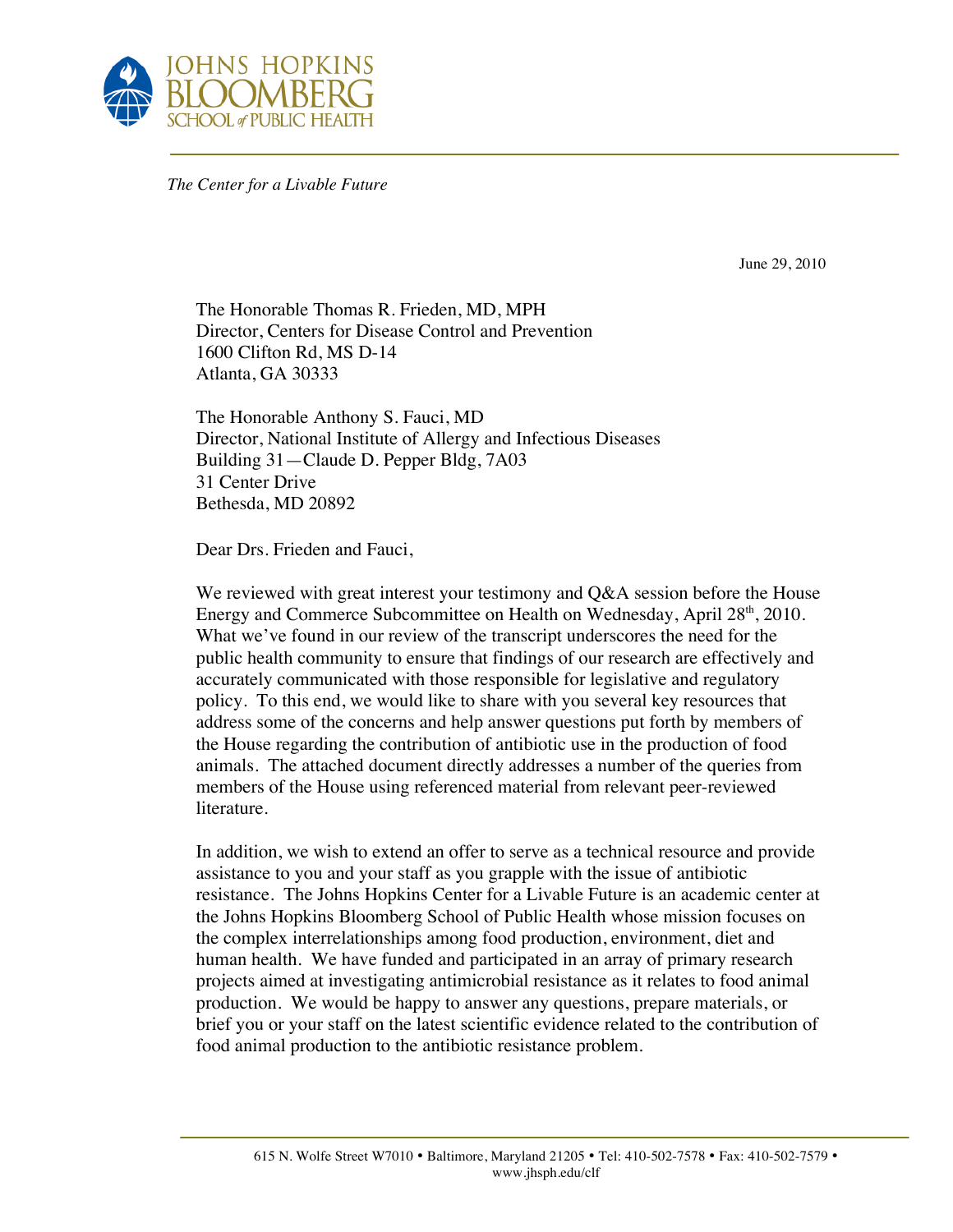Sincerely,

Keeve Nachman, PhD, MHS Program Director, Farming for the Future Johns Hopkins Center for a Livable Future

Robert Lawrence, MD Director Johns Hopkins Center for a Livable Future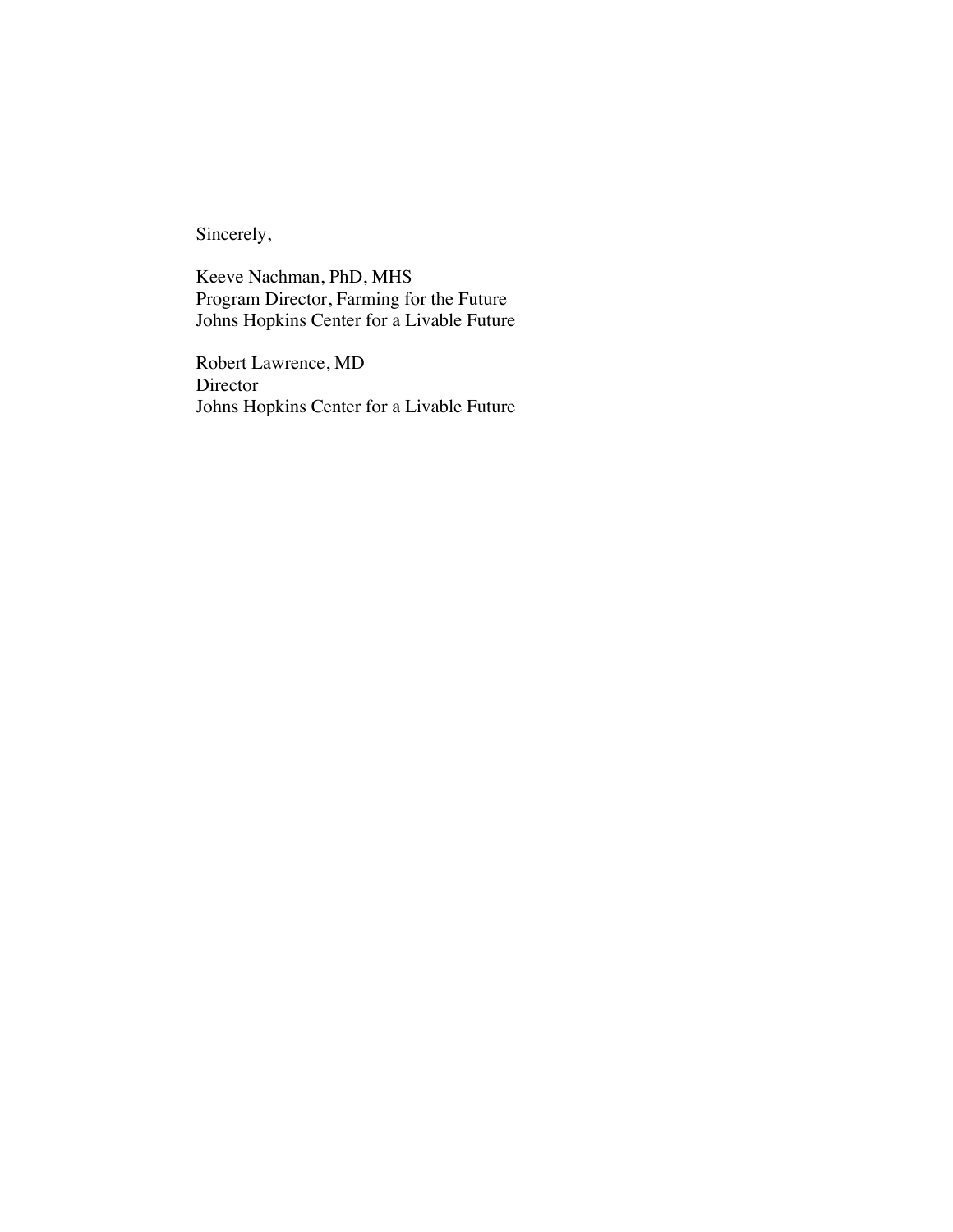## **Attachment**

**The Danish ban on non-therapeutic use of antimicrobials.** Rep. Shimkus' line of questioning of Dr. Frieden regarding the Danish experience with banning antibiotics in animal agriculture included a number of mischaracterizations regarding post-ban trends in infections in humans and antibiotic use in animals. In a recent letter to House Speaker Nancy Pelosi (Aarestrup 2009), Dr. Frank Aarestrup of the Danish Technical University noted that total antimicrobial consumption fluctuated between 1992 and 2008, but ultimately declined by 51% during this period. In the same letter, Aarestrup notes, "major reductions in resistance among animal pathogens, indicator bacteria, and zoonotic bacteria", suggesting a decreased potential for resistant bacteria to be available for contact with humans, and a reduced likelihood of development of antibiotic-resistant infections.

**The FDA withdrawal of approval for use of fluoroquinolones in poultry production.** The transcript of the hearing includes a line of questioning from Rep. Dingell regarding the impact of the FDA decision to withdraw its approval for use of fluoroquinolones as growth promoters in poultry. Efforts to characterize the public health benefit of this ban face similar challenges encountered by other preventive and preparedness interventions – namely, how does one characterize the magnitude of the problem that society would face in the absence of the intervention? Nelson et al. (Nelson, Chiller et al. 2007) notes that the trend of fluoroquinolone resistance among isolates of *Campylobacter* from humans fits temporally with the introduction of two fluoroquinolones (sarafloxacin and enrofloxacin)in 1995-6 for use in animal production. Prior to the introduction of the drugs, a CDC report noted that no human isolates of *Campylobacter* were found to be resistant; after approval for their use, using data from the National Antimicrobial Resistance Monitoring System (NARMS), CDC determined that resistance to ciprofloxacin in human isolates rose rapidly, to 15% in 2000, 22% in 2005 (at the time of the ban) and to 26% in 2007 (Centers for Disease Control and Prevention 2009). Existing evidence, both from the CDC and from the research community, has shown that even with the ban, fluoroquinolone resistance persists. Without the ban, however, it may be reasonable to suspect that the fraction of isolates expected to be resistant could be far higher. This has been observed in Spain, where quinolone resistance rates in human isolates of *C. jejuni* skyrocketed from 4% in 1989, prior to the licensing of quinolones for use in livestock and poultry in 1990, to 88% in 1994 (Smith, Bender et al. 2000). Rates of quinolone resistance in *Campylobacter* isolates from poultry products in the late 1990s have been shown to approach 100% (Saenz, Zarazaga et al. 2000).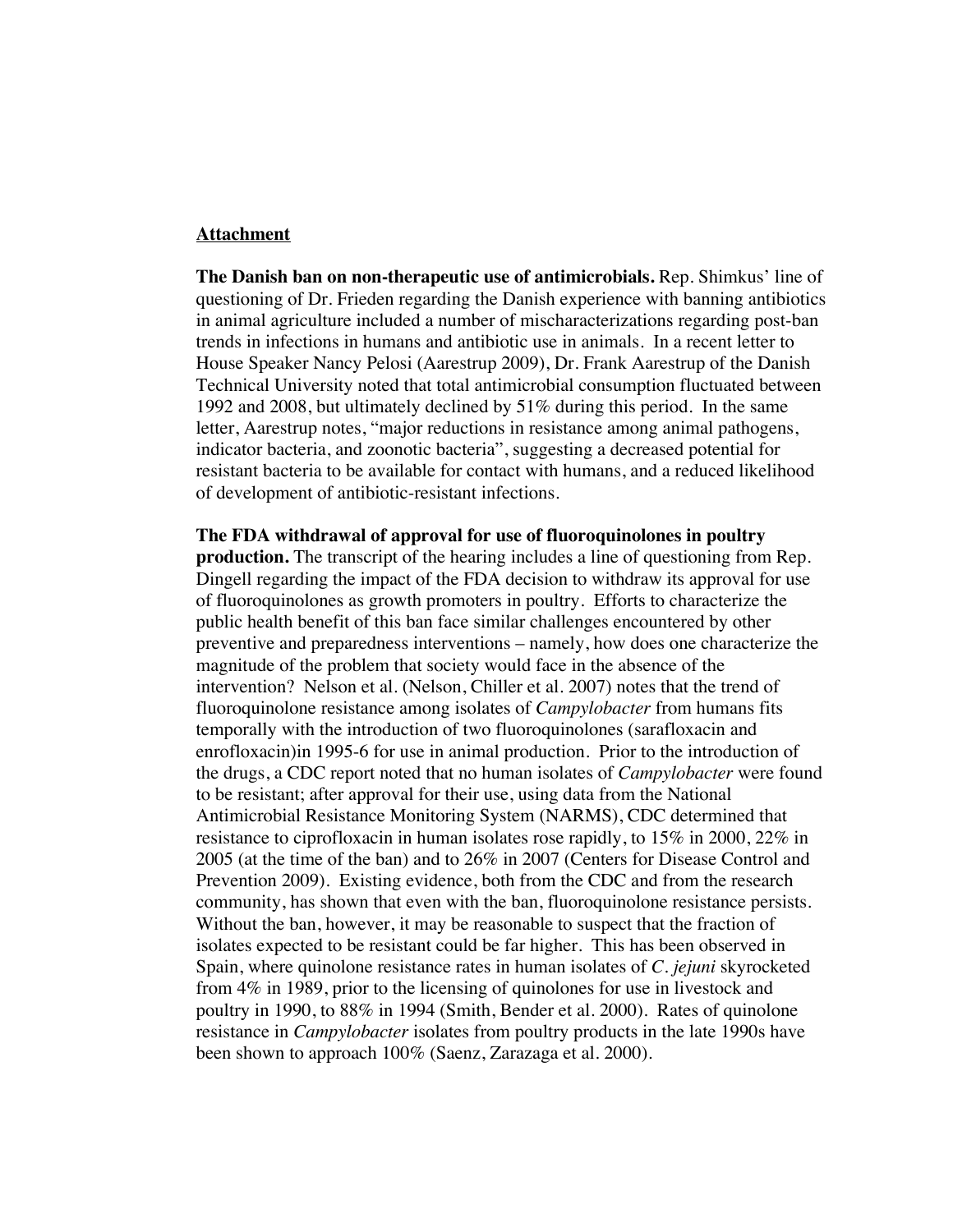Five years after the ban of fluoroquinolones from animal production, it may still be too early to demonstrate a reversal in the trend of resistance in isolates from humans and from retail meats. Further, it seems likely that even in the absence of antibiotic selection pressure, resistant strains may persist. A study published by researchers at the Ohio and Iowa State Universities demonstrated that in fluoroquinolone-resistant *Campylobacter jejuni*, the C257T point mutation in *gyrA* that confers resistance results in enhanced fitness of the resistant strain – such lack of a fitness cost enables the resistant strain to remain competitive with fluoroquinolone-susceptible *Campylobacter jejuni* in the absence of selective pressure imposed by fluoroquinolone antibiotics (Luo, Pereira et al. 2005). Given the lack of a fitness cost imposed upon resistant *Campylobacter*, it has been hypothesized that elimination of antibiotic pressure may not be sufficient to facilitate a detectable decrease in the prevalence of resistance among isolates, at least in the short term (Zhang, Sahin et al. 2006). It has also been suggested that other factors, such as inadequate frequency and rigor in decontamination of poultry production facilities (Price, Lackey et al. 2007), and the potential for wild birds to serve as a reservoir for resistant bacteria (Chuma, Hashimoto et al. 2000), may contribute to the sustained persistence of fluoroquinolone resistance within the microbial community. Given this, it may be difficult to demonstrate a near-term benefit of the ban, but the long-term gain from eliminating the selective pressure for resistant strains is likely to be enjoyed by future generations.

**Characterizing risks, and determination of responsibility for the public health burden of antimicrobial resistance.** Rep. Dingell also inquired into which federal agency is responsible for characterizing risks from antibiotic use in animal feed, and which entity is responsible for protecting the American public from infections that no longer respond to antibiotic therapy. It is important to recognize that while the threat posed by feed-based antibiotic use in food animals originates from the drug usage approvals conferred by the Center for Veterinary Medicine at the Food and Drug Administration (FDA), the sequelae of these drug approvals fall within the mandate of numerous federal agencies beyond the FDA, including the Environmental Protection Agency, United States Department of Agriculture, the Centers for Disease Control and Prevention, the Occupational Safety and Health Administration, and numerous other federal entities. While steps towards a concerted effort to address the problem of antibiotic resistance as a whole have been made in the form of the Interagency Task Force on Antimicrobial Resistance, very little of this effort has been devoted to characterizing and addressing risks from antibiotic use in animal production.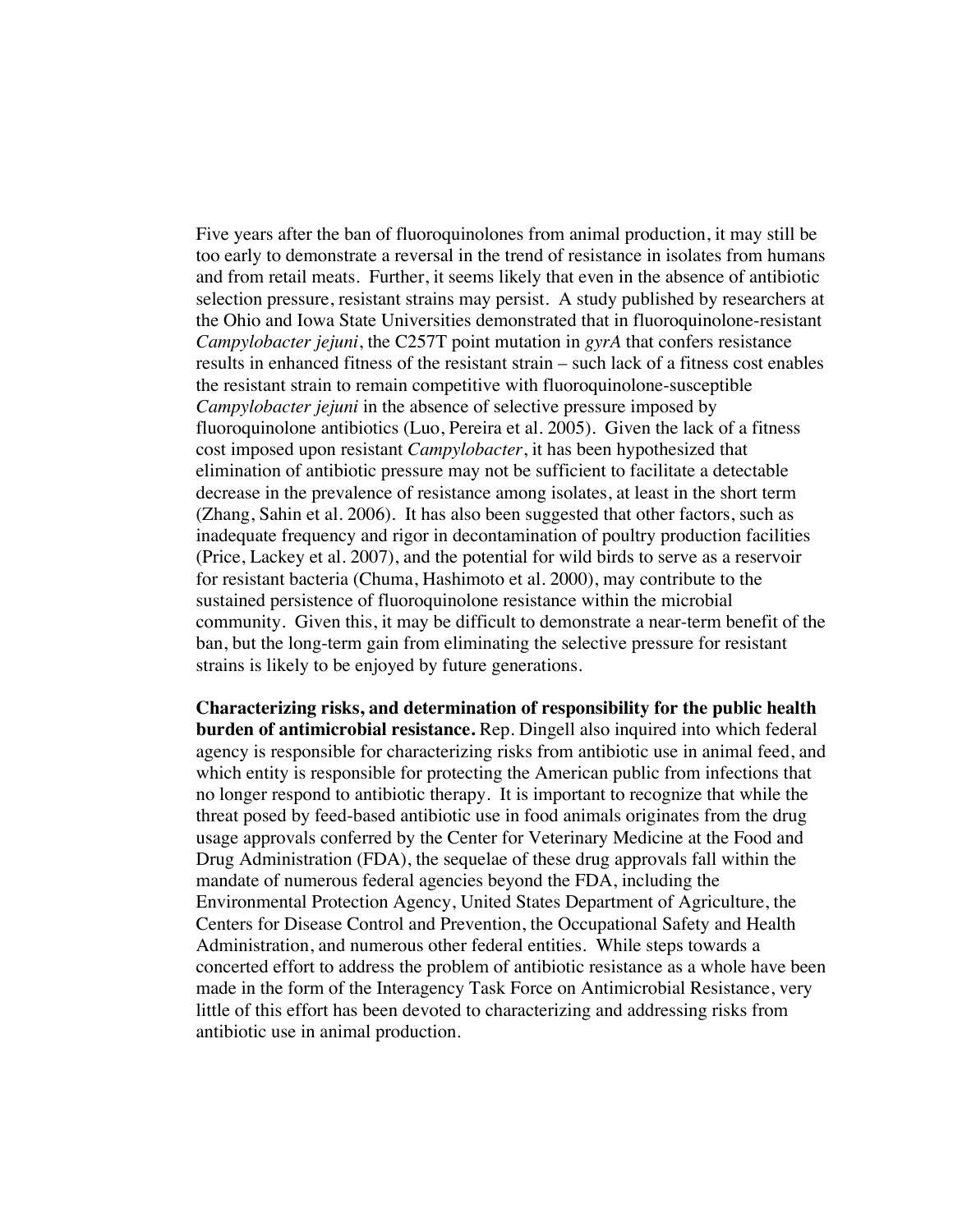The research community has extensively characterized how use of antibiotics in food animal production contributes to the emergence of multidrug resistant bacteria, and public health researchers have demonstrated the capacity for transport of these microbes from the animal production sites (animal houses and processing plants) to environmental media (air, water and soil) and foods with which humans have contact. Non-traditional vectors, such as flies and animal transport trucks, have also been demonstrated to serve as vectors for spreading resistant bacteria.

**The search for the smoking gun.** Characterization of the burden of resistant infections in humans originating from antibiotic use in food animal production is challenging. While epidemiologic studies evaluating associations between use of antibiotics in food animal production and antibiotic-resistant infections in humans are underway, these studies are largely reliant on surrogate measures of exposure, such as proximity to food animal production sites. These studies will undoubtedly provide results that are informative for public health decision-making, though their utility would be enhanced by evaluations of genetic similarities between microbes responsible for infections in the community and those found on food animals in production facilities. Private ownership of food animal production facilities precludes academic researchers from sampling that would allow for these comparisons. Development of reference databases for pathogens present at food animal production sites would allow for microbial source tracking for pathogens isolated in humans and on food. A rigorously designed, federally-managed program to collect microbial isolates from food production animals could provide the research community with the ability to characterize the contribution of food animal production to the national burden of antibiotic resistance.